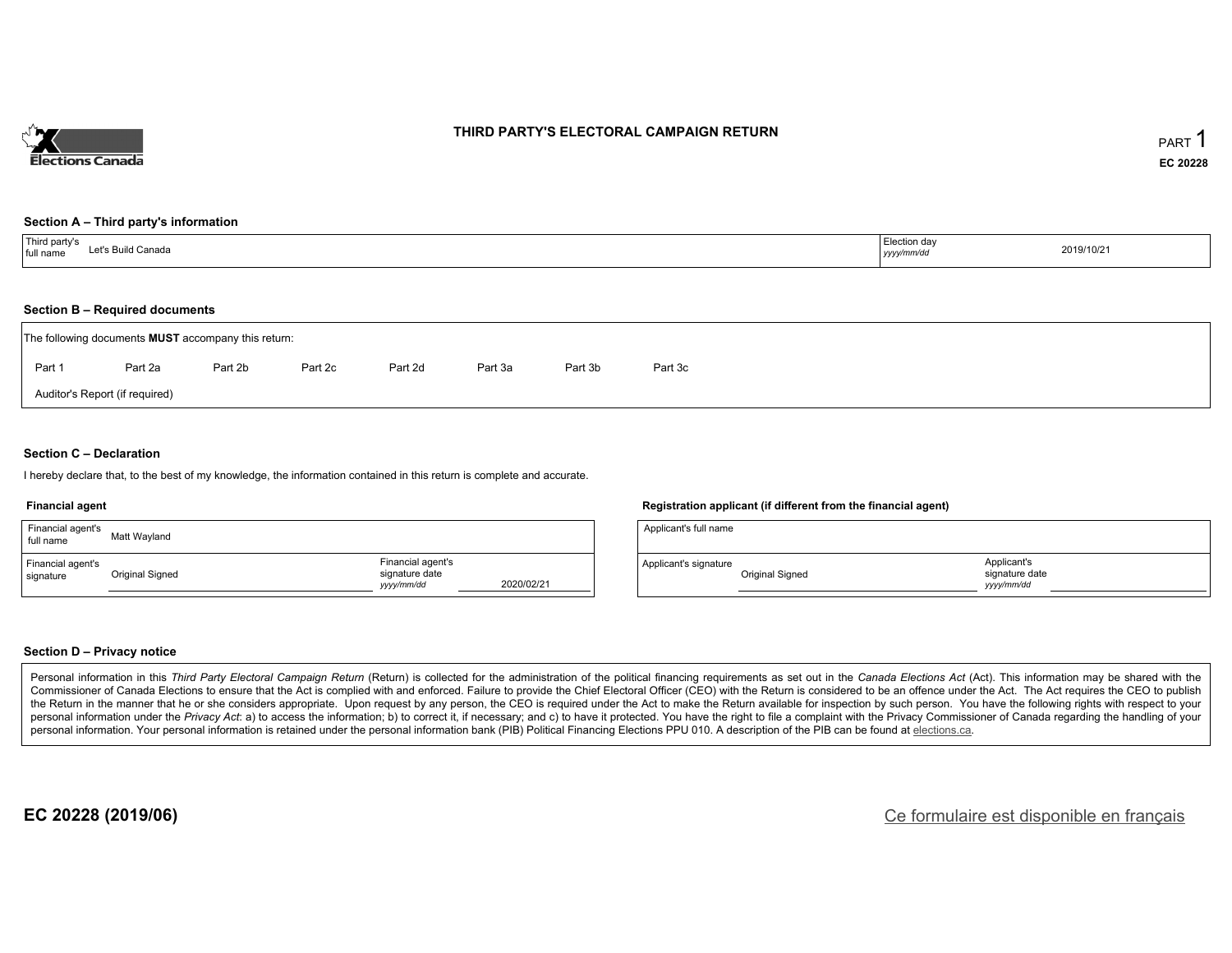

#### **THIRD PARTY'S ELECTORAL CAMPAIGN RETURN HIRD PARTY'S ELECTORAL CAMPAIGN RETURN<br>Statement of monetary contributions received PART 2a PART 2a**

| No.            | <b>Full name</b>                                   | <b>Street</b><br>no. | <b>Street</b> | Apt. | City                                                                              | Prov./<br>Terr. | Postal<br>code | Date<br>received<br>yyyy/mm/dd                         | Individual | <b>Business /</b><br>Commercial<br>organization | Government | <b>Trade union</b> | Corporation<br>without share<br>capital | Unincorporated<br>organization or<br>association |
|----------------|----------------------------------------------------|----------------------|---------------|------|-----------------------------------------------------------------------------------|-----------------|----------------|--------------------------------------------------------|------------|-------------------------------------------------|------------|--------------------|-----------------------------------------|--------------------------------------------------|
|                |                                                    |                      |               |      |                                                                                   |                 |                |                                                        | \$         | \$                                              | \$         | \$                 | \$                                      | \$                                               |
|                | International Brotherhood of Electrical Workers    |                      |               |      | Mississauga                                                                       | ON              | <b>L5T2N5</b>  | 2019/09/18                                             |            |                                                 |            | 330,000.00         |                                         |                                                  |
|                | 2  International Union of Painters & Allied Trades |                      |               |      | Ancaster                                                                          | ON              | L9G4V5         | 2019/09/18                                             |            |                                                 |            | 75,000.00          |                                         |                                                  |
|                | 3 United Association of Journeymen and Apprenti    |                      |               |      | Ottawa                                                                            | ON              | K2P0R8         | 2019/09/18                                             |            |                                                 |            | 300,000.00         |                                         |                                                  |
| $\overline{4}$ | Canadian Conference of Asbestos Workers            |                      |               |      | Richmond Hill                                                                     | ON              | L4C3G7         | 2019/09/23                                             |            |                                                 |            | 26,630.00          |                                         |                                                  |
| 5              | Sheet Metal Workers, Local 30                      |                      |               |      | Scarborough                                                                       | ON              | M1S5B6         | 2019/10/18                                             |            |                                                 |            | 16,625.00          |                                         |                                                  |
| 6              | Sheet Metal Workers, Local 296                     |                      |               |      | Regina                                                                            | SK              | S4P0G8         | 2019/10/17                                             |            |                                                 |            | 2,000.00           |                                         |                                                  |
| $\overline{7}$ | International Association of Sheet Metal, Air, R   |                      |               |      | Ajax                                                                              | ON              | L1S3M4         | 2019/10/18                                             |            |                                                 |            | 24,000.00          |                                         |                                                  |
|                |                                                    |                      |               |      |                                                                                   |                 |                |                                                        |            |                                                 |            |                    |                                         |                                                  |
|                |                                                    |                      |               |      |                                                                                   |                 |                |                                                        |            |                                                 |            |                    |                                         |                                                  |
|                |                                                    |                      |               |      |                                                                                   |                 |                |                                                        |            |                                                 |            |                    |                                         |                                                  |
|                |                                                    |                      |               |      |                                                                                   |                 |                |                                                        |            |                                                 |            |                    |                                         |                                                  |
|                |                                                    |                      |               |      |                                                                                   |                 |                |                                                        |            |                                                 |            |                    |                                         |                                                  |
|                |                                                    |                      |               |      |                                                                                   |                 |                |                                                        |            |                                                 |            |                    |                                         |                                                  |
|                |                                                    |                      |               |      |                                                                                   |                 |                |                                                        |            |                                                 |            |                    |                                         |                                                  |
|                |                                                    |                      |               |      |                                                                                   |                 |                | Totals carried forward from previous page \$           |            |                                                 |            |                    |                                         |                                                  |
|                |                                                    |                      |               |      | Total amount of monetary contributions by contributors who gave over \$200 (A)    |                 |                |                                                        |            |                                                 |            | 774,255.00         |                                         |                                                  |
|                |                                                    |                      |               |      |                                                                                   |                 |                | Number of contributors who gave over \$200             |            |                                                 |            |                    |                                         |                                                  |
|                |                                                    |                      |               |      | Total amount of monetary contributions by contributors who gave \$200 or less (B) |                 |                |                                                        |            |                                                 |            |                    |                                         |                                                  |
|                |                                                    |                      |               |      |                                                                                   |                 |                | Number of contributors who gave \$200 or less          |            |                                                 |            |                    |                                         |                                                  |
|                |                                                    |                      |               |      |                                                                                   |                 |                | Total amount of all monetary contributions (A+B)       |            |                                                 |            | 774,255.00         |                                         |                                                  |
|                |                                                    |                      |               |      |                                                                                   |                 |                | Number of contributors who gave monetary contributions |            |                                                 |            |                    |                                         |                                                  |

| Thirc<br>٬۵1۹/<br>Ganada<br>שוי<br>`oartv<br>,,,,, | -aa€<br>. |
|----------------------------------------------------|-----------|
|----------------------------------------------------|-----------|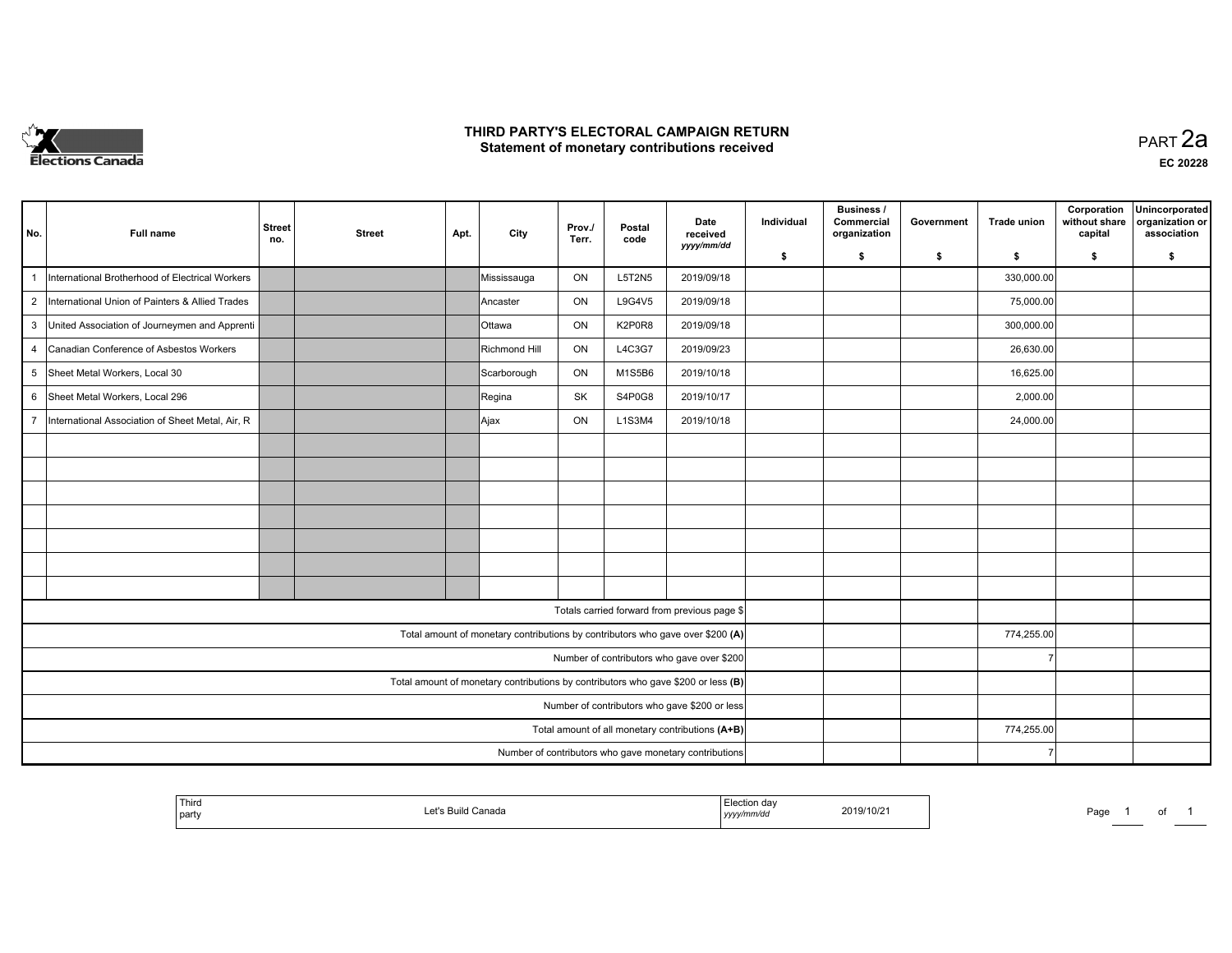

#### **THIRD PARTY'S ELECTORAL CAMPAIGN RETURN**  THIRD PARTY'S ELECTORAL CAMPAIGN RETURN<br>Statement of non-monetary contributions received

| No. | Full name | <b>Street</b><br>no. | <b>Street</b> | Apt. | City | Prov.<br>Terr. | Postal<br>code | Date<br>received<br>yyyy/mm/dd                                                          | Individual | <b>Business /</b><br>Commercial<br>organization | Government | Trade union | Corporation<br>without share<br>capital | Unincorporated<br>organization or<br>association |
|-----|-----------|----------------------|---------------|------|------|----------------|----------------|-----------------------------------------------------------------------------------------|------------|-------------------------------------------------|------------|-------------|-----------------------------------------|--------------------------------------------------|
|     |           |                      |               |      |      |                |                |                                                                                         | \$         | \$                                              | \$         | \$          | \$                                      | \$                                               |
|     |           |                      |               |      |      |                |                |                                                                                         |            |                                                 |            |             |                                         |                                                  |
|     |           |                      |               |      |      |                |                |                                                                                         |            |                                                 |            |             |                                         |                                                  |
|     |           |                      |               |      |      |                |                |                                                                                         |            |                                                 |            |             |                                         |                                                  |
|     |           |                      |               |      |      |                |                |                                                                                         |            |                                                 |            |             |                                         |                                                  |
|     |           |                      |               |      |      |                |                |                                                                                         |            |                                                 |            |             |                                         |                                                  |
|     |           |                      |               |      |      |                |                |                                                                                         |            |                                                 |            |             |                                         |                                                  |
|     |           |                      |               |      |      |                |                |                                                                                         |            |                                                 |            |             |                                         |                                                  |
|     |           |                      |               |      |      |                |                |                                                                                         |            |                                                 |            |             |                                         |                                                  |
|     |           |                      |               |      |      |                |                |                                                                                         |            |                                                 |            |             |                                         |                                                  |
|     |           |                      |               |      |      |                |                |                                                                                         |            |                                                 |            |             |                                         |                                                  |
|     |           |                      |               |      |      |                |                |                                                                                         |            |                                                 |            |             |                                         |                                                  |
|     |           |                      |               |      |      |                |                |                                                                                         |            |                                                 |            |             |                                         |                                                  |
|     |           |                      |               |      |      |                |                |                                                                                         |            |                                                 |            |             |                                         |                                                  |
|     |           |                      |               |      |      |                |                |                                                                                         |            |                                                 |            |             |                                         |                                                  |
|     |           |                      |               |      |      |                |                |                                                                                         |            |                                                 |            |             |                                         |                                                  |
|     |           |                      |               |      |      |                |                | Totals carried forward from previous page \$                                            |            |                                                 |            |             |                                         |                                                  |
|     |           |                      |               |      |      |                |                | Total amount of non-monetary contributions by contributors who gave over \$200 (A)      |            |                                                 |            |             |                                         |                                                  |
|     |           |                      |               |      |      |                |                | Number of contributors who gave over \$200                                              |            |                                                 |            |             |                                         |                                                  |
|     |           |                      |               |      |      |                |                | Total amount of non-monetary contributions by contributors who gave \$200 or less $(B)$ |            |                                                 |            |             |                                         |                                                  |
|     |           |                      |               |      |      |                |                | Number of contributors who gave \$200 or less                                           |            |                                                 |            |             |                                         |                                                  |
|     |           |                      |               |      |      |                |                | Total amount of all non-monetary contributions (A+B)                                    |            |                                                 |            |             |                                         |                                                  |
|     |           |                      |               |      |      |                |                | Number of contributors who gave non-monetary contributions                              |            |                                                 |            |             |                                         |                                                  |
|     |           |                      |               |      |      |                |                |                                                                                         |            |                                                 |            |             |                                         |                                                  |

| Third<br>l party | <sup>1</sup> Canada<br>וווור | .<br>2019/10/2<br>mrvaa<br>$1$ <i>yyyy</i> | Page |
|------------------|------------------------------|--------------------------------------------|------|
|------------------|------------------------------|--------------------------------------------|------|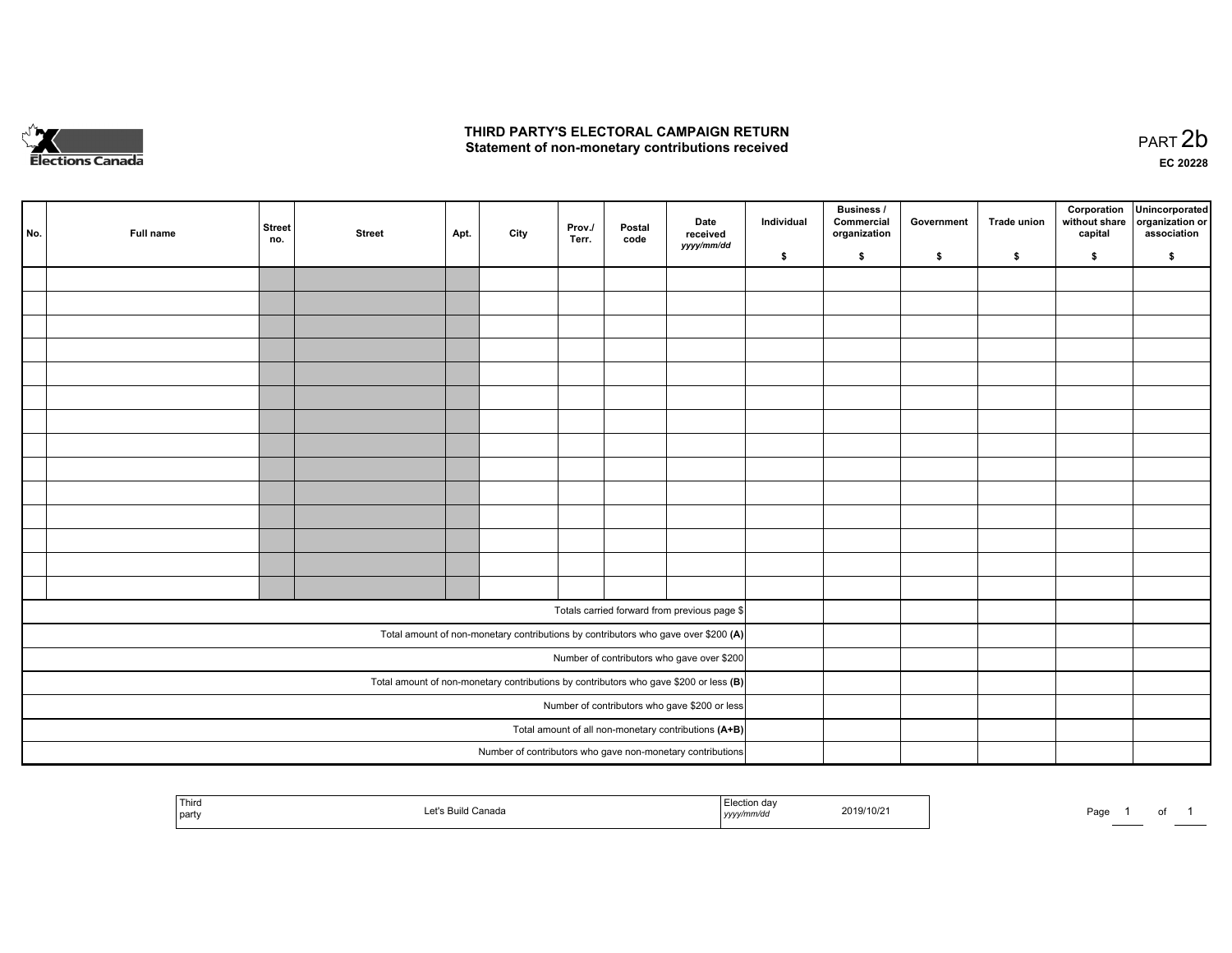

#### **THIRD PARTY'S ELECTORAL CAMPAIGN RETURN STATE:** PRACT OF OPPRESS TO PART 2C STATE STATE STATE STATE STATE STATE STATE STATE STATE STATE STATE STATE STA<br>PART 2C Statement of operating loans received

**EC 20228**

| No. | Full name | <b>Street</b><br>no. | <b>Street</b> | Apt. | City | Prov./<br>Terr. | Postal<br>code | Date<br>received                                                | Individual | <b>Business /</b><br>Commercial<br>organization | Government | <b>Trade union</b> | Corporation<br>capital | Unincorporated<br>without share organization or<br>association |
|-----|-----------|----------------------|---------------|------|------|-----------------|----------------|-----------------------------------------------------------------|------------|-------------------------------------------------|------------|--------------------|------------------------|----------------------------------------------------------------|
|     |           |                      |               |      |      |                 |                | yyyy/mm/dd                                                      | \$         | \$                                              | \$         | \$                 | \$                     | \$                                                             |
|     |           |                      |               |      |      |                 |                |                                                                 |            |                                                 |            |                    |                        |                                                                |
|     |           |                      |               |      |      |                 |                |                                                                 |            |                                                 |            |                    |                        |                                                                |
|     |           |                      |               |      |      |                 |                |                                                                 |            |                                                 |            |                    |                        |                                                                |
|     |           |                      |               |      |      |                 |                |                                                                 |            |                                                 |            |                    |                        |                                                                |
|     |           |                      |               |      |      |                 |                |                                                                 |            |                                                 |            |                    |                        |                                                                |
|     |           |                      |               |      |      |                 |                |                                                                 |            |                                                 |            |                    |                        |                                                                |
|     |           |                      |               |      |      |                 |                |                                                                 |            |                                                 |            |                    |                        |                                                                |
|     |           |                      |               |      |      |                 |                |                                                                 |            |                                                 |            |                    |                        |                                                                |
|     |           |                      |               |      |      |                 |                |                                                                 |            |                                                 |            |                    |                        |                                                                |
|     |           |                      |               |      |      |                 |                |                                                                 |            |                                                 |            |                    |                        |                                                                |
|     |           |                      |               |      |      |                 |                |                                                                 |            |                                                 |            |                    |                        |                                                                |
|     |           |                      |               |      |      |                 |                |                                                                 |            |                                                 |            |                    |                        |                                                                |
|     |           |                      |               |      |      |                 |                |                                                                 |            |                                                 |            |                    |                        |                                                                |
|     |           |                      |               |      |      |                 |                |                                                                 |            |                                                 |            |                    |                        |                                                                |
|     |           |                      |               |      |      |                 |                | Totals carried forward from previous page \$                    |            |                                                 |            |                    |                        |                                                                |
|     |           |                      |               |      |      |                 |                | Total amount of loans by lenders who provided over \$200 (A)    |            |                                                 |            |                    |                        |                                                                |
|     |           |                      |               |      |      |                 |                | Number of lenders who provided over \$200                       |            |                                                 |            |                    |                        |                                                                |
|     |           |                      |               |      |      |                 |                | Total amount of loans by lenders who provided \$200 or less (B) |            |                                                 |            |                    |                        |                                                                |
|     |           |                      |               |      |      |                 |                | Number of lenders who provided \$200 or less                    |            |                                                 |            |                    |                        |                                                                |
|     |           |                      |               |      |      |                 |                | Total amount of all loans (A+B)                                 |            |                                                 |            |                    |                        |                                                                |
|     |           |                      |               |      |      |                 |                | Number of all lenders who provided loans                        |            |                                                 |            |                    |                        |                                                                |

| Third<br>  party |  | ,,,, | ,,,, | Page |  |
|------------------|--|------|------|------|--|
|------------------|--|------|------|------|--|

of 1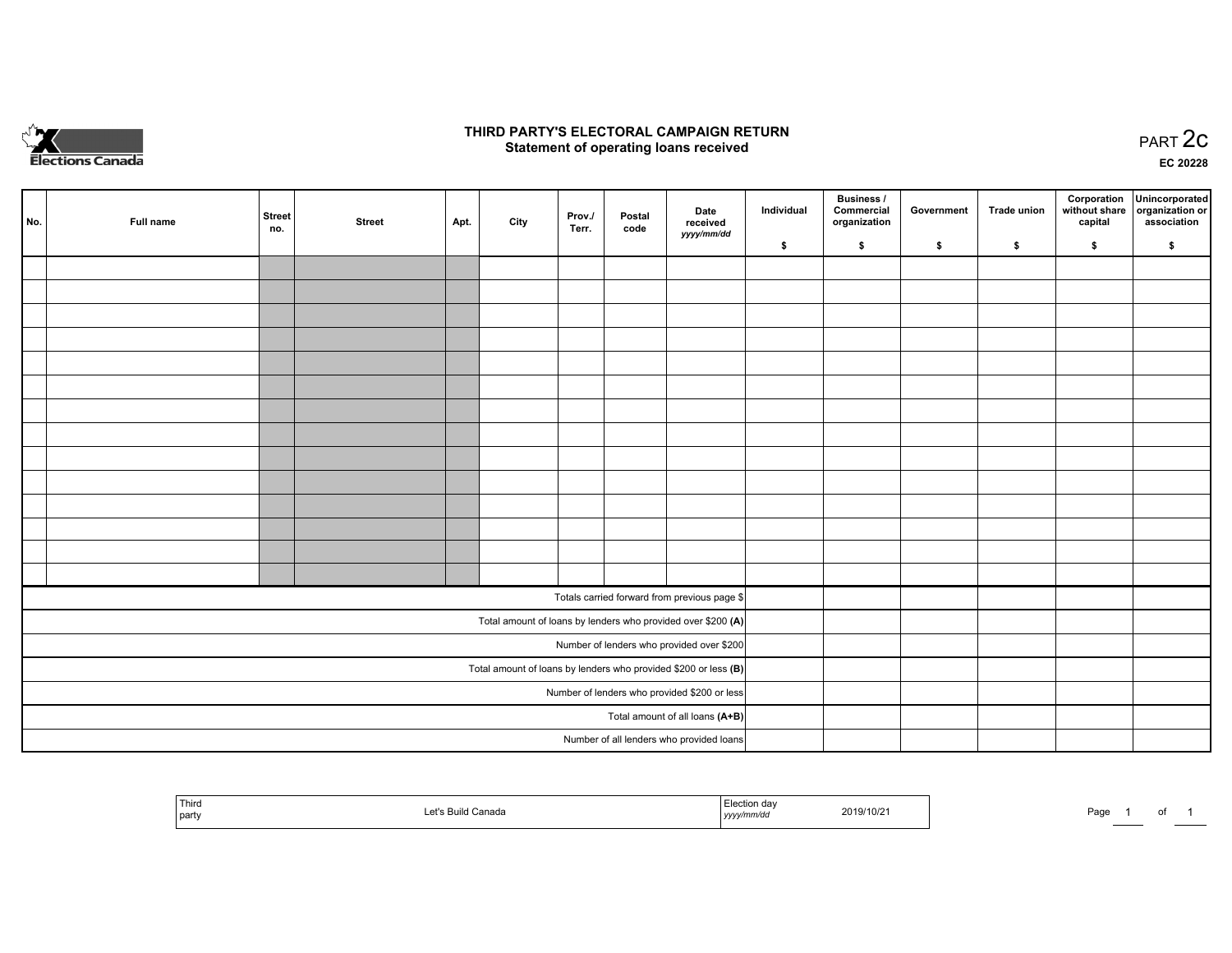# **Elections Canada**

## **THIRD PARTY'S ELECTORAL CAMPAIGN RETURN Summary of inflows**

| PART <sub>2d</sub> |  |
|--------------------|--|
| EC 20228           |  |

| No.   | Type of contributor / lender                 | <b>Monetary</b><br>contributions<br>(Part 2a) | Non-monetary<br>contributions<br>(Part 2b) | Loans<br>(Part 2c) | <b>Total</b> | Number of<br>contributors and<br>lenders |
|-------|----------------------------------------------|-----------------------------------------------|--------------------------------------------|--------------------|--------------|------------------------------------------|
|       |                                              | \$                                            | \$                                         | \$                 | \$           |                                          |
| 1.    | Individuals                                  |                                               |                                            |                    |              |                                          |
| 2.    | Businesses / Commercial organizations        |                                               |                                            |                    |              |                                          |
| 3.    | Governments                                  |                                               |                                            |                    |              |                                          |
| 4.    | Trade unions                                 | 774,255.00                                    |                                            |                    | 774,255.00   |                                          |
| 5.    | Corporations without share capital           |                                               |                                            |                    |              |                                          |
| 6.    | Unincorporated organizations or associations |                                               |                                            |                    |              |                                          |
| 7.    | Total (items 1 to 6)                         | 774,255.00                                    |                                            |                    | 774,255.00   | $\overline{7}$                           |
| Total |                                              |                                               |                                            |                    |              |                                          |
| 8.    | Amount of third party's resources used       |                                               |                                            |                    | 459,457.53   |                                          |
| 9.    | Grand total (items 7 and 8)                  | 774,255.00                                    |                                            |                    | 314,797.47   | $\overline{7}$                           |

| Third<br>party | ،'†ہ .<br>;anada<br>Puild U<br>- 1 | ı dav<br>.<br>$\sim$ $\sim$<br>` <i>*v/mm/da</i><br>,,,, | $\sim$<br><b>nn-</b><br>'10/2 |
|----------------|------------------------------------|----------------------------------------------------------|-------------------------------|
|----------------|------------------------------------|----------------------------------------------------------|-------------------------------|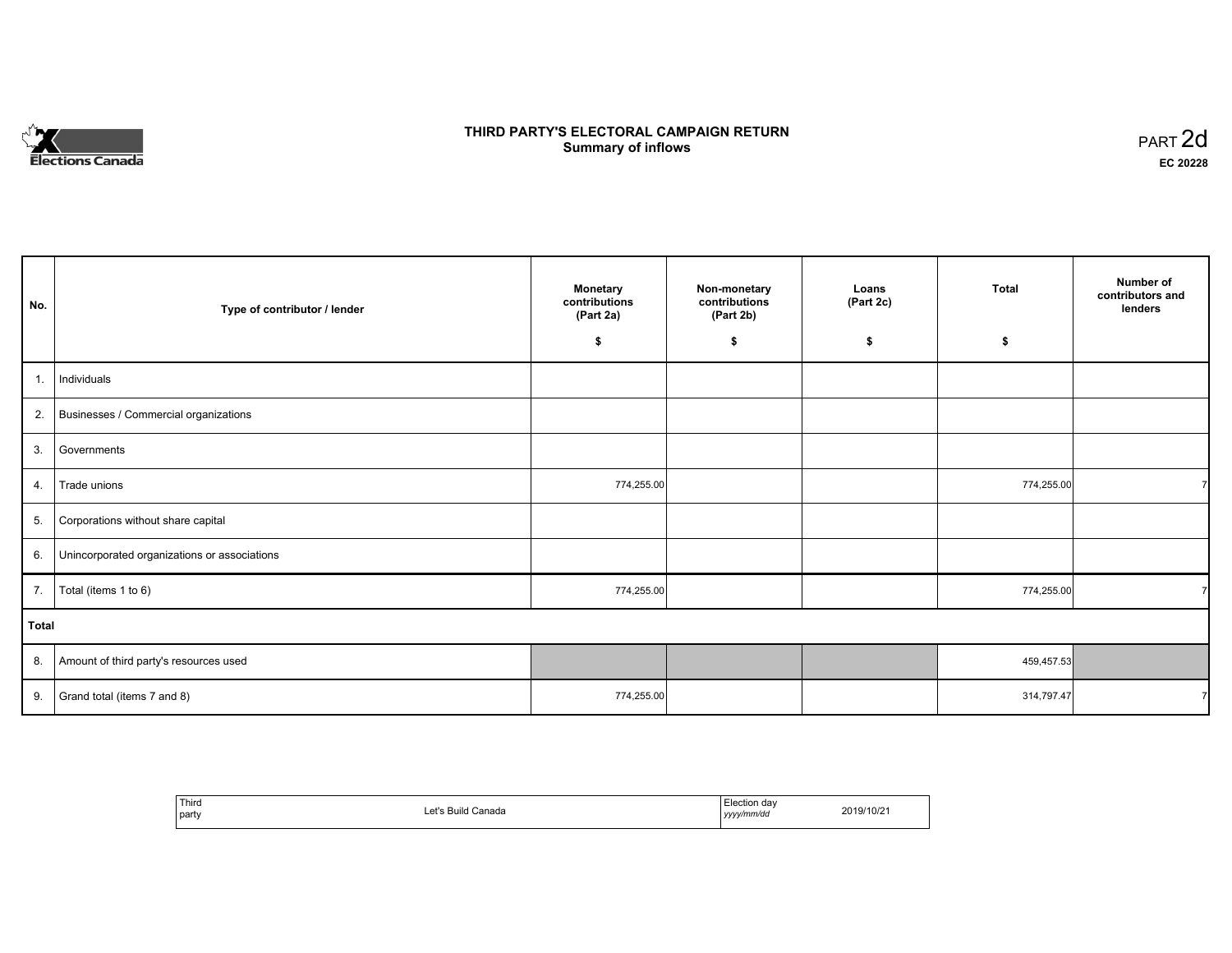

### **THIRD PARTY'S ELECTORAL CAMPAIGN RETURN Statement of expenses incurred for regulated activities that take place during the pre-election period**  *(Only applicable to a fixed-date general election)*

PART 3a **EC 20228**

For a list of expense types, expense categories and expense subcategories, refer to Annex II in the Instructions.

| No. | Date<br>incurred<br>yyyy/mm/dd | ED Code<br>(if applicable) | Supplier | <b>Expense type</b> | Expense<br>category | Expense<br>subcategory | <b>Starting date</b><br>of activity,<br>advertisement<br>or survey<br>yyyy/mm/dd | Ending date<br>of activity,<br>advertisement<br>or survey<br>yyyy/mm/dd | Place of activity or<br>advertisement        | <b>Expense amount</b><br>\$ |
|-----|--------------------------------|----------------------------|----------|---------------------|---------------------|------------------------|----------------------------------------------------------------------------------|-------------------------------------------------------------------------|----------------------------------------------|-----------------------------|
|     | 2019/07/17                     |                            | Webflow  | Partisan Activity   | Office              | Website - development  | 2019/07/17                                                                       | 2019/07/17                                                              | www.letsbuildcanada.ca                       | 119.83                      |
|     |                                |                            |          |                     |                     |                        |                                                                                  |                                                                         |                                              |                             |
|     |                                |                            |          |                     |                     |                        |                                                                                  |                                                                         |                                              |                             |
|     |                                |                            |          |                     |                     |                        |                                                                                  |                                                                         |                                              |                             |
|     |                                |                            |          |                     |                     |                        |                                                                                  |                                                                         |                                              |                             |
|     |                                |                            |          |                     |                     |                        |                                                                                  |                                                                         |                                              |                             |
|     |                                |                            |          |                     |                     |                        |                                                                                  |                                                                         |                                              |                             |
|     |                                |                            |          |                     |                     |                        |                                                                                  |                                                                         |                                              |                             |
|     |                                |                            |          |                     |                     |                        |                                                                                  |                                                                         |                                              |                             |
|     |                                |                            |          |                     |                     |                        |                                                                                  |                                                                         |                                              |                             |
|     |                                |                            |          |                     |                     |                        |                                                                                  |                                                                         |                                              |                             |
|     |                                |                            |          |                     |                     |                        |                                                                                  |                                                                         |                                              |                             |
|     |                                |                            |          |                     |                     |                        |                                                                                  |                                                                         |                                              |                             |
|     |                                |                            |          |                     |                     |                        |                                                                                  |                                                                         |                                              |                             |
|     |                                |                            |          |                     |                     |                        |                                                                                  |                                                                         |                                              |                             |
|     |                                |                            |          |                     |                     |                        |                                                                                  |                                                                         |                                              |                             |
|     |                                |                            |          |                     |                     |                        |                                                                                  |                                                                         |                                              |                             |
|     |                                |                            |          |                     |                     |                        |                                                                                  |                                                                         | Totals carried forward from previous page \$ |                             |
|     |                                |                            |          |                     |                     |                        |                                                                                  |                                                                         | Total \$                                     | 119.83                      |

| Third<br>party | Canada | 2019/10/2<br>the contract of the contract of the contract of the contract of the contract of<br>, <i>yyyy</i> | Pag |
|----------------|--------|---------------------------------------------------------------------------------------------------------------|-----|
|----------------|--------|---------------------------------------------------------------------------------------------------------------|-----|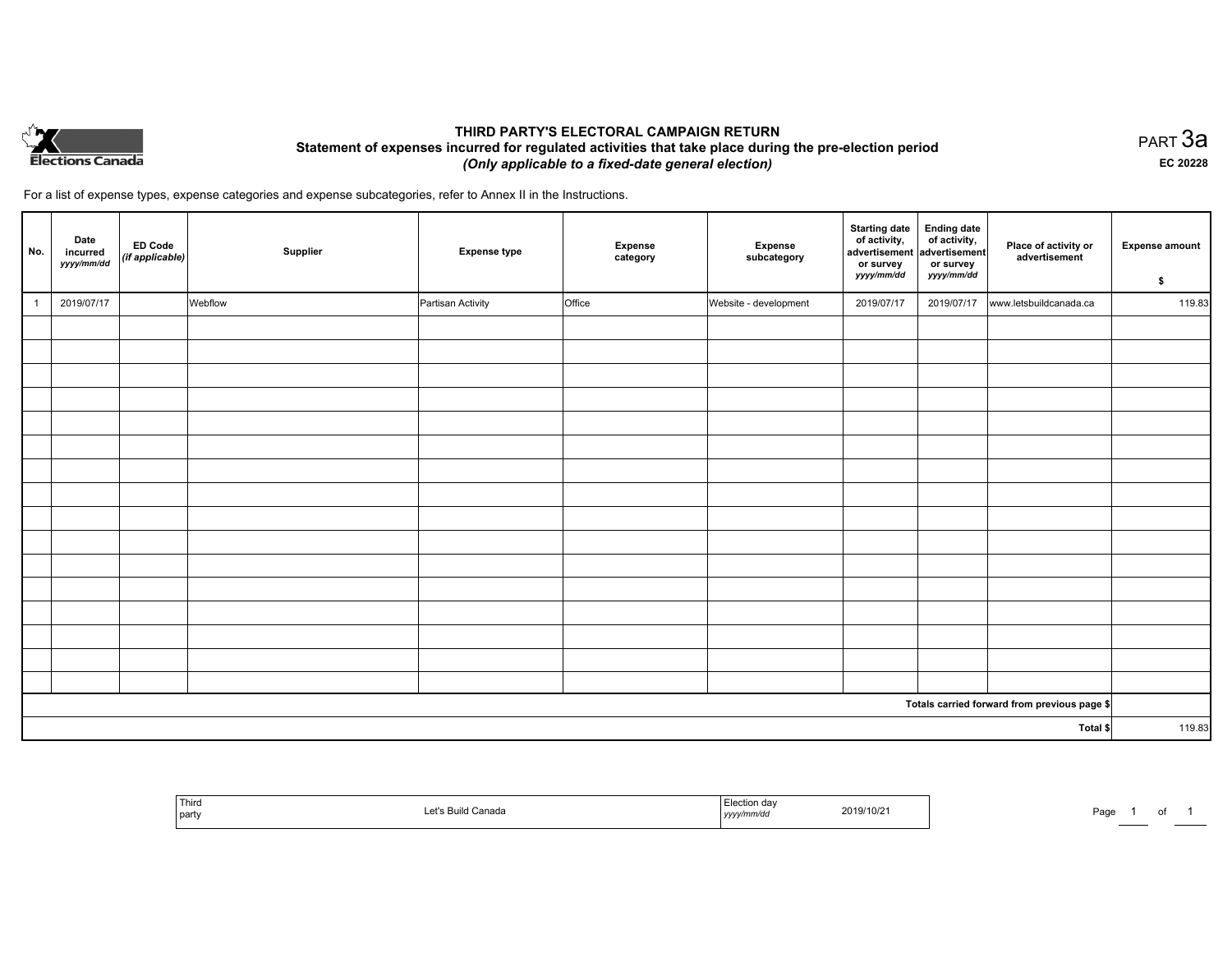

# **THIRD PARTY'S ELECTORAL CAMPAIGN RETURN Statement of expenses incurred for regulated activities that take place during the election period**<br>PART  $3\mathsf{b}$

**EC 20228**

For a list of expense types, expense categories and expense subcategories, refer to Annex II in the Instructions.

| No.            | Date<br>incurred<br>yyyy/mm/dd | <b>ED Code</b><br>(if applicable) | Supplier                      | <b>Expense type</b>  | <b>Expense</b><br>category | <b>Expense</b><br>subcategory | <b>Starting date</b><br>of activity.<br>advertisement<br>or survey | <b>Ending date</b><br>of activity,<br>advertisement<br>or survey | Place of activity or<br>advertisement        | <b>Expense amount</b> |
|----------------|--------------------------------|-----------------------------------|-------------------------------|----------------------|----------------------------|-------------------------------|--------------------------------------------------------------------|------------------------------------------------------------------|----------------------------------------------|-----------------------|
|                |                                |                                   |                               |                      |                            |                               | yyyy/mm/dd                                                         | yyyy/mm/dd                                                       |                                              | S.                    |
|                | 2019/09/12                     |                                   | 123 Form Builder              | Partisan Activity    | Office                     | Website - hosting             | 2019/09/12                                                         | 2019/09/12                                                       | letsbuildcanada.ca                           | 37.13                 |
| 2              | 2019/09/12                     |                                   | Webflow                       | Partisan Activity    | <b>Office</b>              | Website - development         | 2019/09/12                                                         | 2019/10/12                                                       | letsbuildcanada.ca                           | 30.63                 |
| 3              | 2019/09/13                     |                                   | <b>UPS Store</b>              | Partisan Activity    | Office                     | Other - Mailbox               | 2019/09/13                                                         | 2019/09/13                                                       |                                              | 225.99                |
| 4              | 2019/09/16                     |                                   | Amazon                        | Partisan Activity    | Office                     | <b>Office Supplies</b>        | 2019/09/16                                                         | 2019/09/16                                                       |                                              | 31.00                 |
| 5              | 2019/09/16                     |                                   | Adobe                         | Partisan Activity    | <b>Office</b>              | Design & development          | 2019/09/16                                                         | 2019/09/16                                                       |                                              | 136.22                |
| 6              | 2019/09/17                     |                                   | CNW Group                     | Election advertising | Election advertising       | Other - press release         | 2019/09/17                                                         | 2019/09/17                                                       | newswire.ca                                  | 1,557.14              |
| $\overline{7}$ | 2019/09/17                     |                                   | Armstrong Communications Inc. | Election advertising | Election advertising       | Design & development          | 2019/09/17                                                         | 2019/10/20                                                       |                                              | 81,360.00             |
| 8              | 2019/09/21                     |                                   | Facebook                      | Election advertising | Election advertising       | Content boosting              | 2019/09/21                                                         | 2019/09/26                                                       | Facebook                                     | 4,090.76              |
| 9              | 2019/09/22                     |                                   | Grasshopper                   | Election advertising | <b>Other</b>               | Telephone, internet           | 2019/09/12                                                         | 2019/09/22                                                       |                                              | 49.19                 |
| 10             | 2019/09/23                     |                                   | Armstrong Communications Inc. | Election advertising | Other                      | Website - hosting             | 2019/07/01                                                         | 2019/08/31                                                       |                                              | 176.28                |
| 11             | 2019/09/26                     |                                   | NationBuilder                 | Election advertising | Election advertising       | Website - hosting             | 2019/09/26                                                         | 2019/10/25                                                       |                                              | 53.52                 |
| 12             | 2019/09/26                     |                                   | Facebook                      | Election advertising | Election advertising       | Content boosting              | 2019/09/26                                                         | 2019/09/29                                                       | Facebook                                     | 7,238.78              |
| 13             | 2019/09/26                     |                                   | Facebook                      | Election advertising | Election advertising       | Social media ad               | 2019/09/26                                                         | 2019/10/20                                                       | Facebook                                     | 36,039.23             |
| 14             | 2019/09/26                     |                                   | Facebook                      | Election advertising | Election advertising       | Social media ad               | 2019/09/26                                                         | 2019/10/20                                                       | Instagram                                    | 29,191.64             |
| 15             | 2019/09/26                     |                                   | Facebook                      | Election advertising | Election advertising       | Social media ad               | 2019/09/26                                                         | 2019/10/20                                                       | Facebook                                     | 5.632.30              |
| 16             | 2019/09/26                     |                                   | Twitter                       | Election advertising | Election advertising       | Social media ad               | 2019/09/26                                                         | 2019/10/20                                                       | Twitter                                      | 7,867.58              |
|                |                                |                                   |                               |                      |                            |                               |                                                                    |                                                                  |                                              |                       |
|                |                                |                                   |                               |                      |                            |                               |                                                                    |                                                                  | Totals carried forward from previous page \$ |                       |
|                |                                |                                   |                               |                      |                            |                               |                                                                    |                                                                  | Total \$                                     | 173,717.39            |

| , dav<br>'ION<br>2019/10/21<br>Canada<br>ົດ+"<br>.<br>∟⊏ເ⊳<br>√mm/do<br>.,,,,<br>$\sim$ $\sim$ | ' Third<br>party |  |
|------------------------------------------------------------------------------------------------|------------------|--|
|------------------------------------------------------------------------------------------------|------------------|--|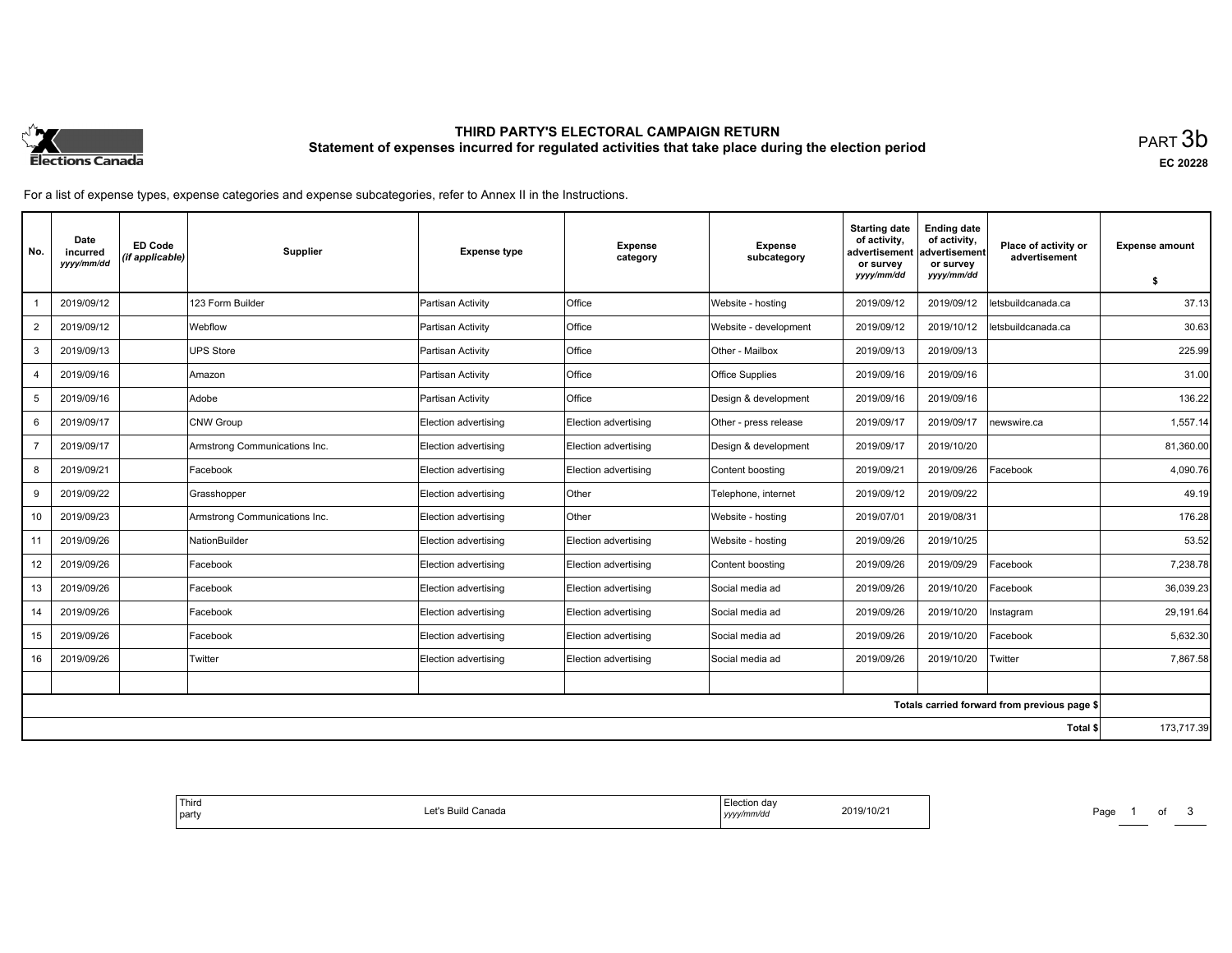

# **THIRD PARTY'S ELECTORAL CAMPAIGN RETURN Statement of expenses incurred for regulated activities that take place during the election period**<br>PART  $3\mathsf{b}$

**EC 20228**

For a list of expense types, expense categories and expense subcategories, refer to Annex II in the Instructions.

| No. | Date<br>incurred<br>yyyy/mm/dd | <b>ED Code</b><br>(if applicable) | Supplier                                      | <b>Expense type</b>  | <b>Expense</b><br>category | <b>Expense</b><br>subcategory | <b>Starting date</b><br>of activity.<br>advertisement<br>or survey | <b>Ending date</b><br>of activity,<br>advertisement<br>or survey | Place of activity or<br>advertisement        | <b>Expense amount</b> |
|-----|--------------------------------|-----------------------------------|-----------------------------------------------|----------------------|----------------------------|-------------------------------|--------------------------------------------------------------------|------------------------------------------------------------------|----------------------------------------------|-----------------------|
|     |                                |                                   |                                               |                      |                            |                               | yyyy/mm/dd                                                         | yyyy/mm/dd                                                       |                                              | \$                    |
| 17  | 2019/09/30                     |                                   | Cavalluzzo LLP                                | Other Consulting     | Other Consulting           | Legal fee                     | 2019/09/04                                                         | 2019/09/30                                                       |                                              | 3,764.60              |
| 18  | 2019/10/01                     |                                   | <b>StackAdapt</b>                             | Election advertising | Election advertising       | Digital ads                   | 2019/10/01                                                         | 2019/10/20                                                       | StackAdapt Ad network                        | 80,117.54             |
| 19  | 2019/10/01                     |                                   | <b>StackAdapt</b>                             | Election advertising | Election advertising       | Digital ads                   | 2019/10/01                                                         | 2019/10/20                                                       | StackAdapt Ad network                        | 13,225.00             |
| 20  | 2019/10/01                     |                                   | StackAdapt                                    | Election advertising | Election advertising       | Digital ads                   | 2019/10/01                                                         | 2019/10/20                                                       | StackAdapt Ad network                        | 42.325.27             |
| 21  | 2019/10/02                     |                                   | Google                                        | Election advertising | Other                      | Other-Email account           | 2019/10/02                                                         | 2019/10/02                                                       |                                              | 1.47                  |
| 22  | 2019/10/02                     |                                   | Union Rewards Inc.                            | Election advertising | Election advertising       | Other-Magazine advertorial    | 2019/10/02                                                         | 2019/10/02                                                       | Cdn Bldg trades Mag.                         | 11,300.00             |
| 23  | 2019/10/02                     |                                   | Facebook                                      | Election advertising | Election advertising       | Content boosting              | 2019/10/02                                                         | 2019/10/06                                                       | Facebook                                     | 11,300.00             |
| 24  | 2019/10/07                     |                                   | Twitter                                       | Election advertising | Election advertising       | Content boosting              | 2019/10/07                                                         | 2019/10/10                                                       | Twitter                                      | 1,121.15              |
| 25  | 2019/10/08                     |                                   | <b>Thistle Printing</b>                       | Election advertising | Other                      | Print                         | 2019/10/04                                                         | 2019/10/04                                                       |                                              | 6,186.75              |
| 26  | 2019/10/09                     |                                   | Facebook                                      | Election advertising | Election advertising       | Content boosting              | 2019/10/09                                                         | 2019/10/20                                                       | Facebook                                     | 15.142.00             |
| 27  | 2019/10/12                     |                                   | Webflow                                       | Election advertising | Election advertising       | Website - hosting             | 2019/10/12                                                         | 2019/11/12                                                       | letsbuildcanada.ca                           | 30.82                 |
| 28  | 2019/10/12                     |                                   | 123 Form Builder                              | Election advertising | Election advertising       | Website - hosting             | 2019/10/12                                                         | 2019/10/12                                                       | letsbuildcanada.ca                           | 37.58                 |
| 29  | 2019/10/15                     |                                   | StackAdapt                                    | Election advertising | Election advertising       | Digital ads                   | 2019/10/15                                                         | 2019/10/20                                                       | StackAdapt ad network                        | 19,017.64             |
| 30  | 2019/10/15                     |                                   | StackAdapt                                    | Election advertising | Election advertising       | Digital ads                   | 2019/10/15                                                         | 2019/10/20                                                       | StackAdapt ad network                        | 3,602.39              |
| 31  | 2019/10/15                     |                                   | <b>StackAdapt</b>                             | Election advertising | Election advertising       | Digital ads                   | 2019/10/15                                                         | 2019/10/20                                                       | Stack Adapt ad network                       | 6,777.43              |
| 32  | 2019/10/15                     |                                   | Loud+Clear Inc./Armstrong Communications Inc. | Election advertising | Election advertising       | Placement costs               | 2019/10/15                                                         | 2019/10/20                                                       |                                              | 29,133.82             |
| 33  | 2019/10/16                     |                                   | Adobe                                         | Election advertising | Election advertising       | Design & development          | 2019/06/16                                                         | 2019/06/16                                                       |                                              | 153.02                |
|     |                                |                                   |                                               |                      |                            |                               |                                                                    |                                                                  | Totals carried forward from previous page \$ | 173,717.39            |
|     |                                |                                   |                                               |                      |                            |                               |                                                                    |                                                                  | Total \$                                     | 416,953.87            |

| Third<br>l party | Build Canada<br>$A$ of $\circ$<br>LEI 5 | Election day<br>yyyy/mm/dd | 2019/10/21 |
|------------------|-----------------------------------------|----------------------------|------------|
|                  |                                         |                            |            |

Page 2 of 3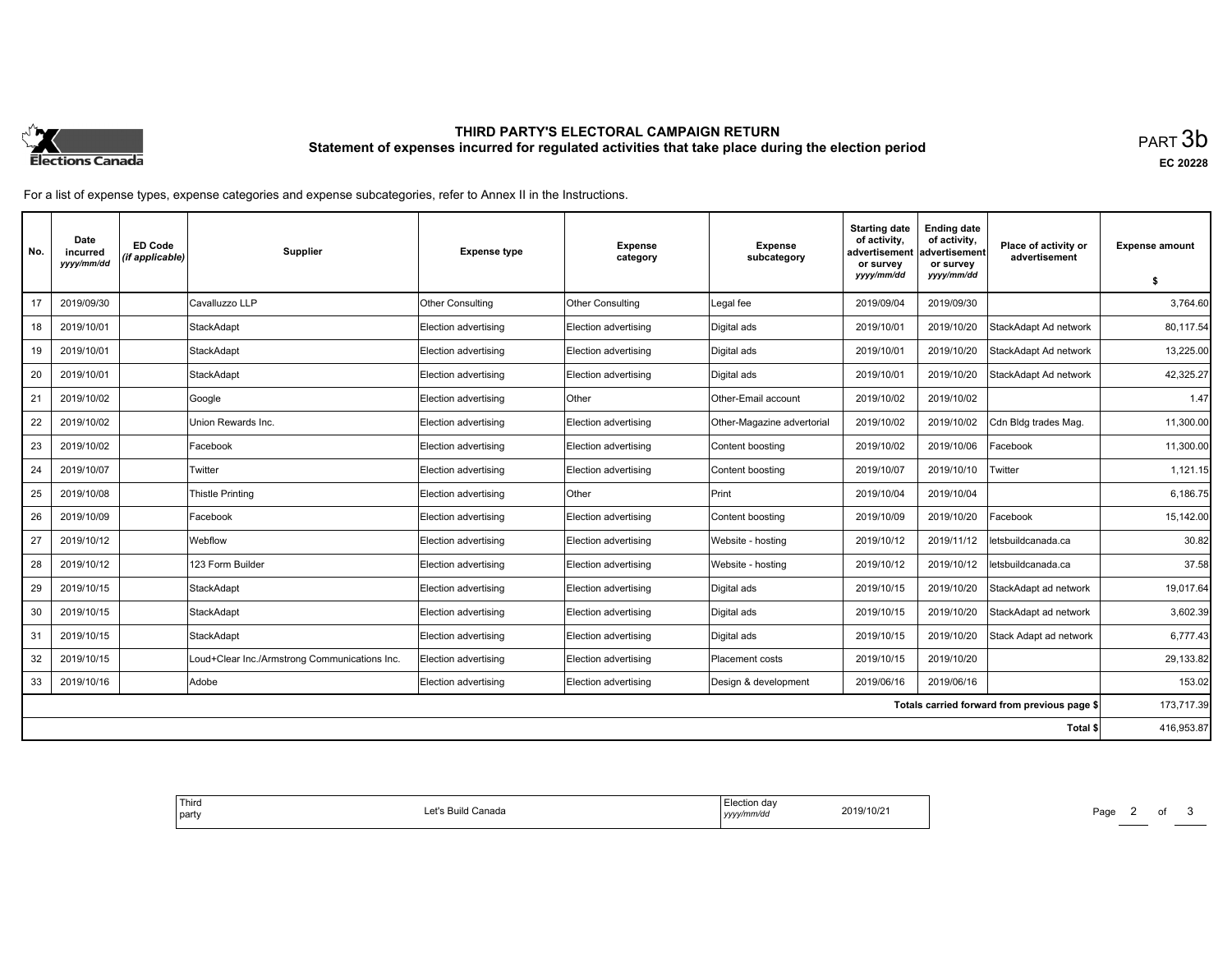

# **THIRD PARTY'S ELECTORAL CAMPAIGN RETURN Statement of expenses incurred for regulated activities that take place during the election period**<br>PART  $3\mathsf{b}$

**EC 20228**

For a list of expense types, expense categories and expense subcategories, refer to Annex II in the Instructions.

| No. | Date<br>incurred<br>yyyy/mm/dd | <b>ED Code</b><br>(if applicable) | Supplier                      | <b>Expense type</b>  | <b>Expense</b><br>category | <b>Expense</b><br>subcategory | <b>Starting date</b><br>of activity,<br>advertisement<br>or survey | <b>Ending date</b><br>of activity,<br>advertisement<br>or survey | Place of activity or<br>advertisement        | <b>Expense amount</b> |
|-----|--------------------------------|-----------------------------------|-------------------------------|----------------------|----------------------------|-------------------------------|--------------------------------------------------------------------|------------------------------------------------------------------|----------------------------------------------|-----------------------|
|     |                                |                                   |                               |                      |                            |                               | yyyy/mm/dd                                                         | yyyy/mm/dd                                                       |                                              | \$                    |
| 35  | 2019/10/16                     |                                   | Facebook                      | Election advertising | Election advertising       | Content boosting              | 2019/10/16                                                         | 2019/10/20                                                       | Facebook                                     | 15,278.73             |
| 36  | 2019/10/16                     |                                   | Twitter                       | Election advertising | Election advertising       | Content boosting              | 2019/10/16                                                         | 2019/10/20                                                       | Twitter                                      | 4,504.34              |
| 37  | 2019/10/22                     |                                   | Grasshopper                   | Election advertising | Other                      | Telephone, internet           | 2019/09/22                                                         | 2019/10/22                                                       |                                              | 49.67                 |
| 38  | 2019/10/31                     |                                   | Cavalluzzo LLp                | Other Consulting     | Other Consulting           | Legal fees                    | 2019/10/03                                                         | 2019/10/31                                                       |                                              | 2,151.52              |
| 39  | 2019/11/06                     |                                   | Armstrong Communications Inc. | Election advertising | Election advertising       | Design & development          | 2019/09/17                                                         | 2019/10/20                                                       |                                              | 20,340.00             |
| 40  | 2019/11/14                     |                                   | Tresta                        | Election advertising | Other                      | Telephone, interent           | 2019/10/14                                                         | 2019/11/13                                                       |                                              | 25.91                 |
| 41  | 2019/11/16                     |                                   | Adobe                         | Election advertising | Election advertising       | Design & development          | 2019/09/16                                                         | 2019/09/16                                                       |                                              | 153.49                |
|     |                                |                                   |                               |                      |                            |                               |                                                                    |                                                                  |                                              |                       |
|     |                                |                                   |                               |                      |                            |                               |                                                                    |                                                                  |                                              |                       |
|     |                                |                                   |                               |                      |                            |                               |                                                                    |                                                                  |                                              |                       |
|     |                                |                                   |                               |                      |                            |                               |                                                                    |                                                                  |                                              |                       |
|     |                                |                                   |                               |                      |                            |                               |                                                                    |                                                                  |                                              |                       |
|     |                                |                                   |                               |                      |                            |                               |                                                                    |                                                                  |                                              |                       |
|     |                                |                                   |                               |                      |                            |                               |                                                                    |                                                                  |                                              |                       |
|     |                                |                                   |                               |                      |                            |                               |                                                                    |                                                                  |                                              |                       |
|     |                                |                                   |                               |                      |                            |                               |                                                                    |                                                                  |                                              |                       |
|     |                                |                                   |                               |                      |                            |                               |                                                                    |                                                                  |                                              |                       |
|     |                                |                                   |                               |                      |                            |                               |                                                                    |                                                                  | Totals carried forward from previous page \$ | 416,953.87            |
|     |                                |                                   |                               |                      |                            |                               |                                                                    |                                                                  | Total \$                                     | 459,457.53            |

|--|

Page 3 of 3